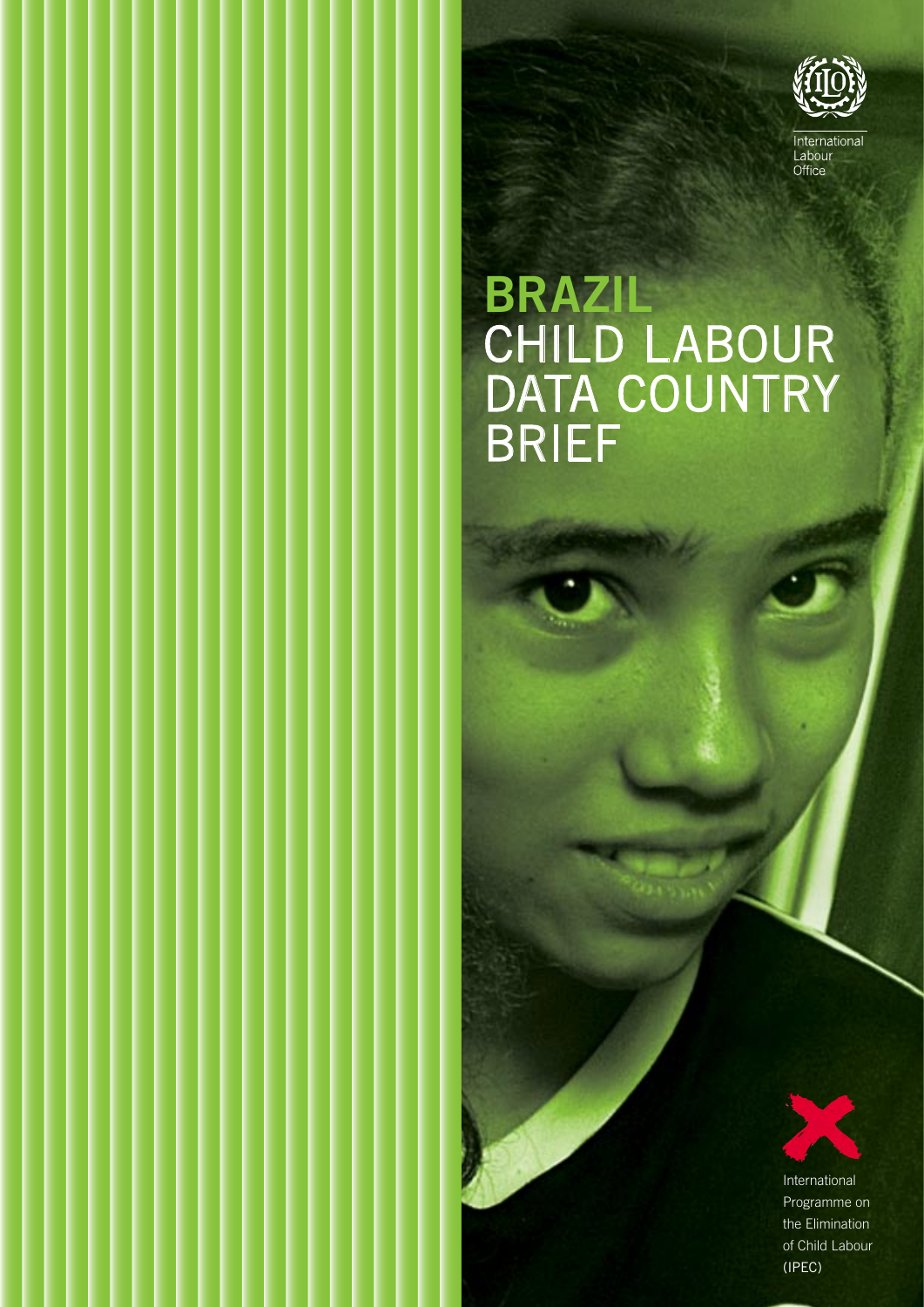### SELECTED SOCIOECONOMIC INDICATORS

| Population (millions)                                  | 183.9              |
|--------------------------------------------------------|--------------------|
| Population under 15 years (percentage of total)        | 28.2               |
| Literacy rate (percentage of people ages 15 and above) | 88.6               |
| Net primary school enrolment ratio (2002/3)            | 93                 |
| GDP per capita, PPP                                    | $\frac{1}{38,195}$ |
| Human Development Index Value                          | 0.792              |
| HDI ranking                                            | 69/177             |

Source: 2004 data from UNDP Human Development Report 2006

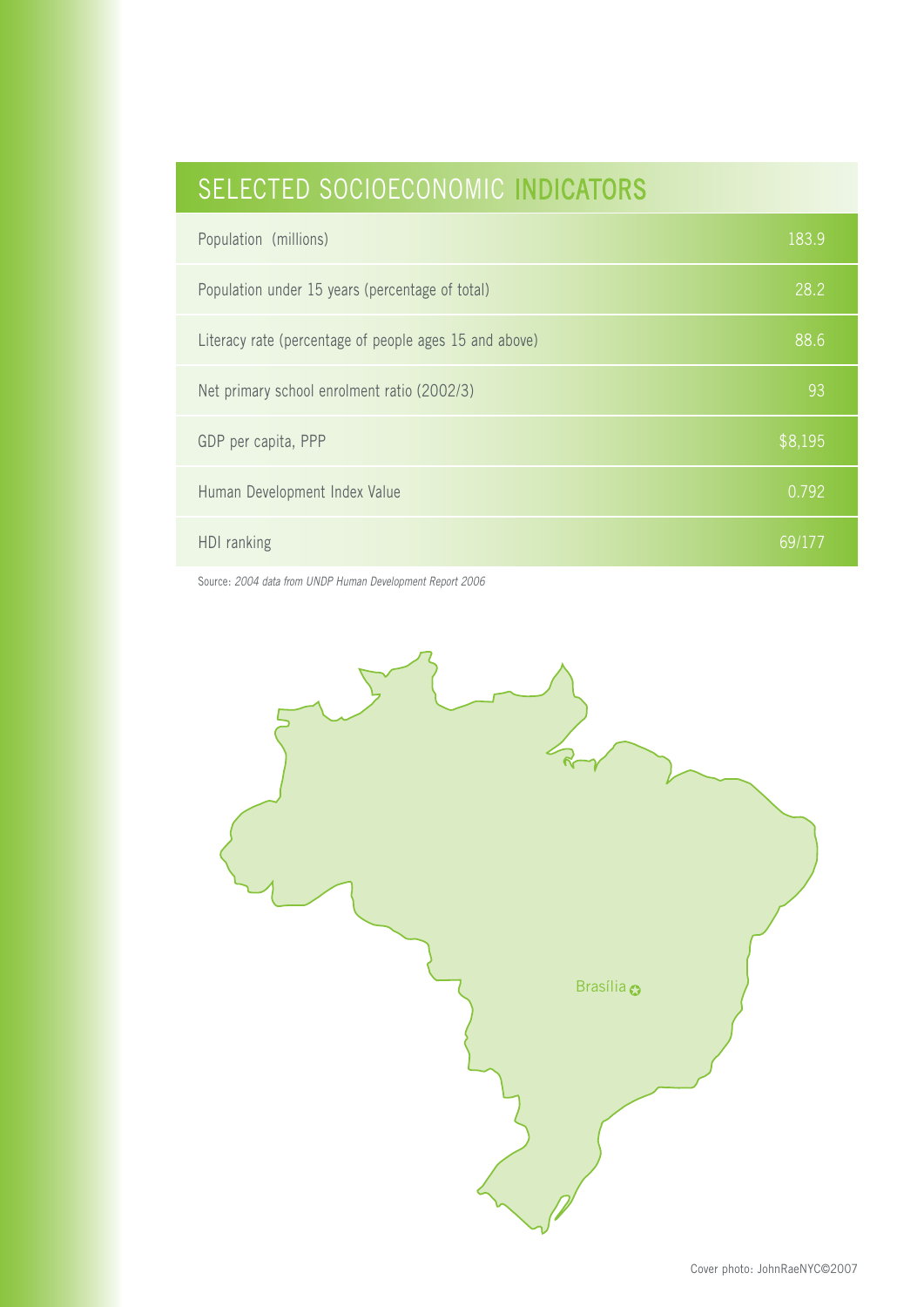# I. Legislative Framework

#### RATIFIED CONVENTIONS RELATING TO CHILD LABOUR

| <b>Convention</b>                                                      | <b>Ratification</b> | <b>Entry into force</b> |
|------------------------------------------------------------------------|---------------------|-------------------------|
| The Minimum Age Convention (No. 138) (minimum age specified: 16 years) | 28-06-2001          | 28-06-2002              |
| The Worst Forms of Child Labour Convention (No. 182)                   | $02-02-2000$        | $02 - 02 - 2001$        |
| Convention on the Rights of the Child (CRC)                            | $24 - 09 - 1990$    | 24-10-1990              |

#### RELEVANT NATIONAL LEISLATION

- Federal Constitution of 5 October 1988 (as amended 2000);
- **EXECREE No. 5452 of 1 May 1943, which approves the Consolidated Labour Act (as amended in 2002);**
- **EXECUTE:** Act No. 8069 of 13 July 1990, Statute of the Child and Adolescent;
- **E** Order No. 20 of 13 September 2001 (as amended in 2002).

#### REGULATION OF WORK FOR PERSONS BELOW 18 YEARS

| Regulation of work for persons below 18 years           | Age                                               | <b>Legislation</b>                                                                                                                                                        |
|---------------------------------------------------------|---------------------------------------------------|---------------------------------------------------------------------------------------------------------------------------------------------------------------------------|
| General minimum age for admission to employment or work | 16 years<br>(except for apprentices:<br>14 years) | Section 7 (33) of the Federal Constitution; Section 403 of<br>the Labour Act: Section 60 of the Statute of the Child and<br>Adolescent                                    |
| Admission to light work activities                      | Not specified                                     |                                                                                                                                                                           |
| Admission to hazardous work                             | 18 years                                          | Section 7 (33) of the Federal Constitution: Section 403 to 405<br>of the Labour Act<br>Types of hazardous work determined: Order No. 20 fo 13<br>September 2001 (Annex 1) |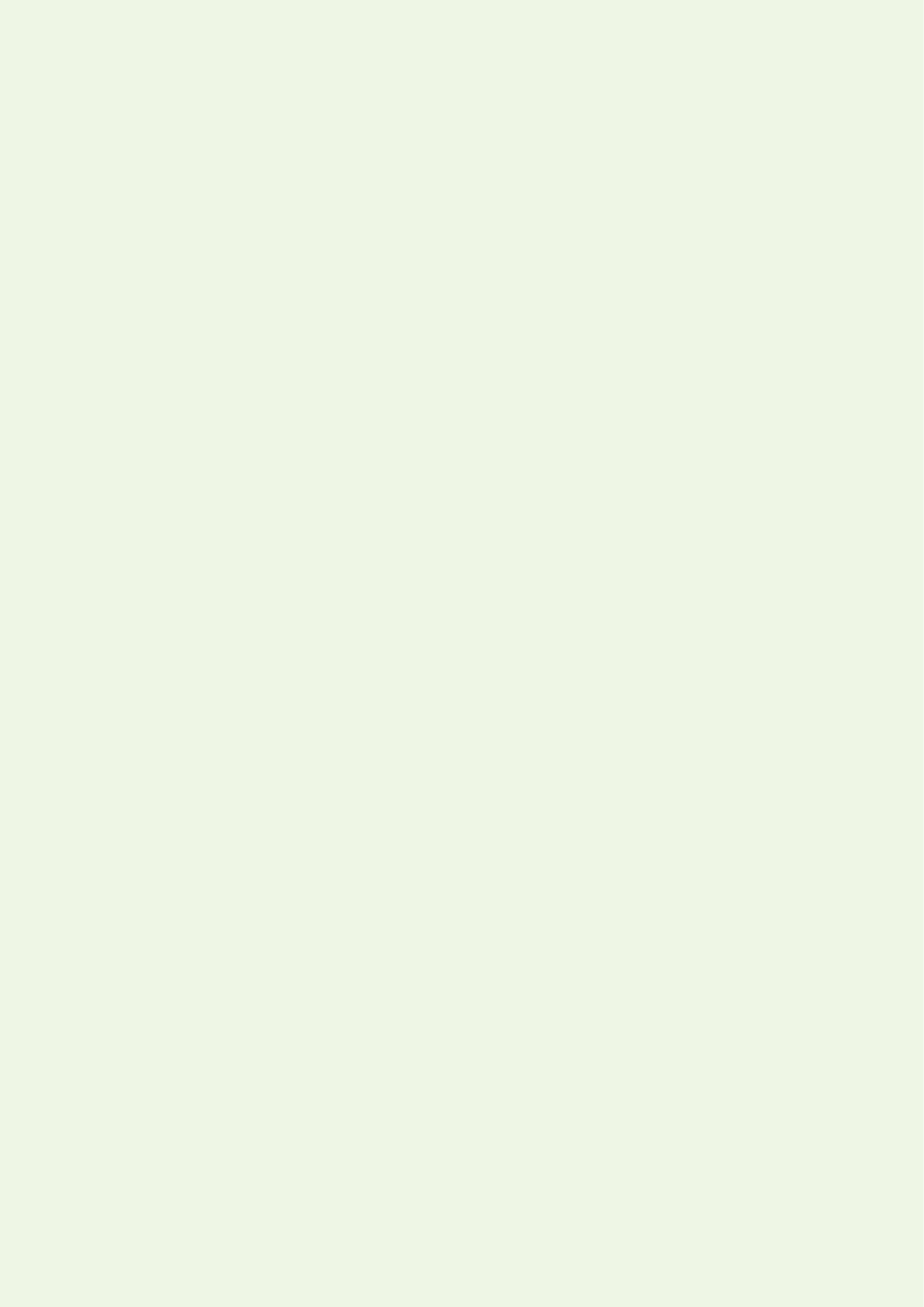# II. Child Labour Indicators

Key child labour indicators can be derived from the Brazil National Child Labour Survey (NCLS) in 2001. The survey was carried out within the framework of the Statistical Information and Monitoring Programme (SIMPOC) of the ILO's International Programme on the Elimination of Child Labour (IPEC). The NCLS was an independent survey intended to collect information on the socio-economic and demographic characteristics of boys and girls ages 5 to 17 years and their households.

#### Children's activities

Results from the Brazil National Child Labour Survey (SIMPOC, 2001) indicate that 9.1 per cent (1.5 million) of boys and 4.5 per cent (0.7 million) of girls ages 5-14 work, resulting in 6.8 per cent (2.2 million) of all children in that age group working. Approximately 0.6 per cent (0.2 million) of children aged 5-14 participate in the labour force without attending school. The percentage is twice as high for boys (0.8 per cent) as for girls (0.4 per cent). The percentage of children working without attending school is four times as high in rural areas as in urban areas (1.6 per cent vs. 0.4 per cent). The gender gap between working children who do not attend school is much higher in rural areas (1.3 percentage points, i.e. boys: 2.2 per cent vs. girls: 0.9 per cent) than in urban areas (0.2 percentage points, i.e. boys: 0.5 per cent vs. girls: 0.3 per cent).

#### CHILDREN AGED 5–14, BY SEX, TYPE OF ACTIVITY AND RESIDENCE

| <b>Sex</b>   | <b>Activity</b>             | <b>Urban</b> |            | <b>Rural</b> |           | <b>Total</b> |            |
|--------------|-----------------------------|--------------|------------|--------------|-----------|--------------|------------|
|              |                             | %            | No.        | %            | No.       | %            | No.        |
| Male         | Work only <sup>a</sup>      | 0.5          | 64,429     | 2.2          | 71,699    | 0.8          | 136,128    |
|              | Study only b                | 88.9         | 11,906,057 | 62.9         | 2,020,085 | 83.8         | 13,926,142 |
|              | Work and study <sup>c</sup> | 4.3          | 571,965    | 24.9         | 797,923   | 8.3          | 1,369,888  |
|              | Total work*                 | 4.8          | 636,394    | 27.1         | 869,622   | 9.1          | 1,506,016  |
|              | Total study**               | 93.1         | 12,478,022 | 87.8         | 2,818,008 | 92.1         | 15,296,030 |
|              | Neither                     | 6.4          | 857,557    | 10.0         | 320,773   | 7.1          | 1,178,330  |
| Female       | Work only <sup>a</sup>      | 0.3          | 36,381     | 0.9          | 26,930    | 0.4          | 63,311     |
|              | Study only b                | 91.3         | 12,061,306 | 77.2         | 2,312,278 | 88.7         | 14,373,584 |
|              | Work and study <sup>c</sup> | 2.4          | 318,501    | 11.5         | 344,146   | 4.1          | 662,647    |
|              | Total work*                 | 2.7          | 354,882    | 12.4         | 371,076   | 4.5          | 725,958    |
|              | Total study**               | 93.7         | 12,379,807 | 88.7         | 2,656,424 | 92.8         | 15,036,231 |
|              | Neither                     | $6.0\,$      | 795,067    | 10.4         | 311,949   | 6.8          | 1,107,016  |
| <b>Total</b> | Work only <sup>a</sup>      | 0.4          | 100,810    | 1.6          | 98,629    | 0.6          | 199,439    |
|              | Study only b                | 90.1         | 23,967,363 | 69.8         | 4,332,363 | 86.2         | 28,299,726 |
|              | Work and study <sup>c</sup> | 3.4          | 890,466    | 18.4         | 1,142,069 | 6.2          | 2,032,535  |
|              | Total work*                 | 3.7          | 991,276    | 20.0         | 1,240,698 | 6.8          | 2,231,974  |
|              | Total study**               | 93.4         | 24,857,829 | 88.2         | 5,474,432 | 92.4         | 30,332,261 |
|              | Neither                     | 6.2          | 1,652,624  | 10.2         | 632,722   | $7.0\,$      | 2,285,346  |

\* "Total work" refers to children that work only and children that work and study, i.e. a+c.

\*\* "Total study" refers to children that study only and children that work and study, i.e. b+c.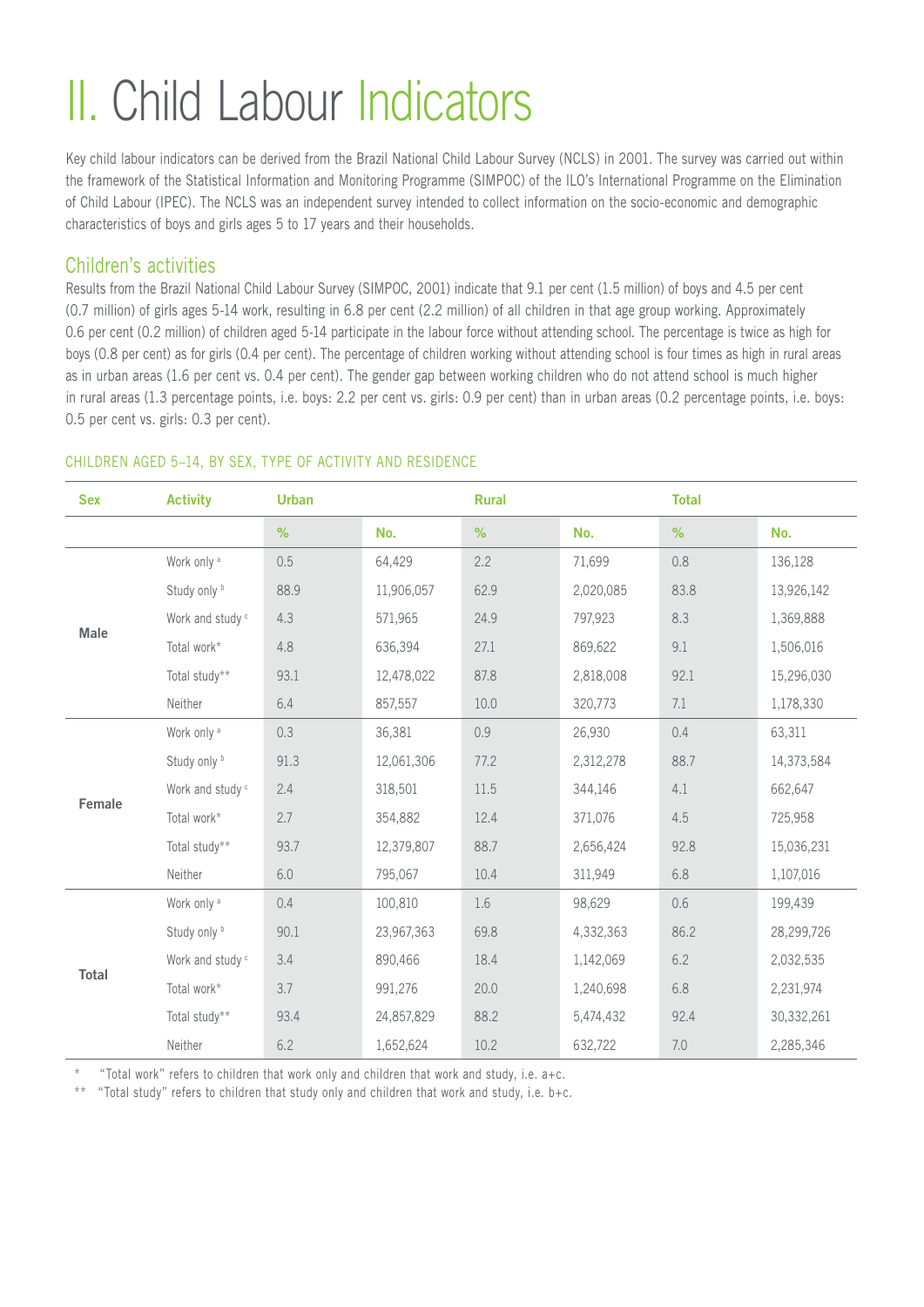#### Characteristics and conditions of child labour

Among working children 5-14 years, approximately three out of every five are employed in the agricultural sector, 7.9 per cent are employed in the industrial sector and the remaining 33.5 per cent work in services. This breakdown by industry is also consistent among working children 10-14 years. Among working children 5-9 years, a much higher percentage is engaged in the agricultural sector (75.9 per cent). Girls are more likely than boys to be employed in the services sector (43.0 per cent vs. 28.9 per cent) and less likely to be employed in agriculture (48.3 per cent vs. 63.6 per cent).



#### DISTRIBUTION OF WORKING CHILDREN AGED 5-14 BY INDUSTRY AND AGE GROUP

#### DISTRIBUTION OF WORKING CHILDREN AGED 5-14 BY INDUSTRY AND SEX

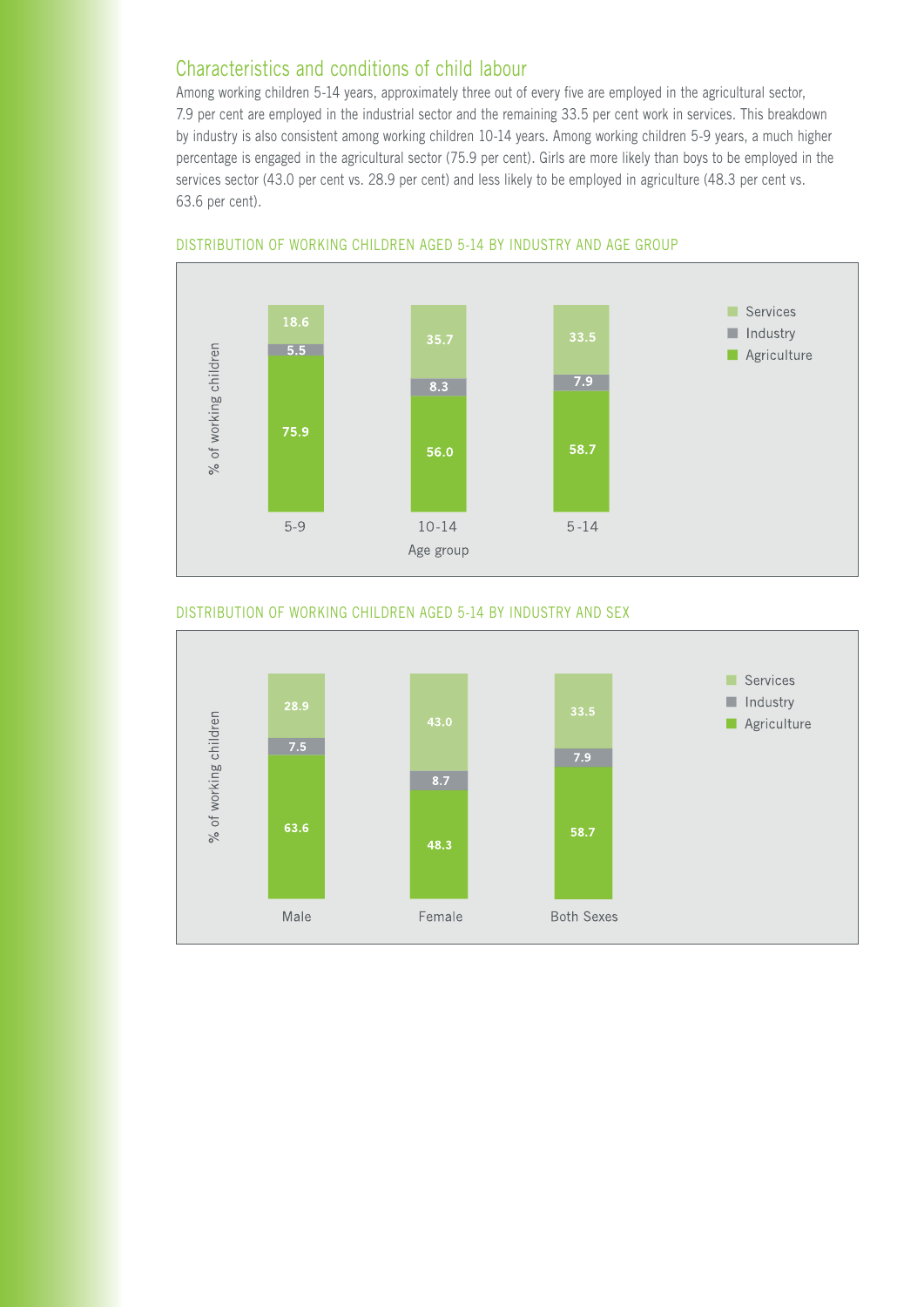Working children aged 5-14 tend to work an average of 18 hours a week. Girls in that age group work approximately as many hours as boys. Boys 8-11 years of age, however, work 2-3 hours more on average than their female counterparts. Working children in the age bracket 12-14 tend to work 20 or more hours a week on average.

CHILDREN WORKING: AVERAGE WEEKLY HOURS BY AGE AND SEX



#### Child labour and children's education

Among children 5-14 years, those who are economically active are less likely to attend school than those who are not (91.1 per cent vs. 92.5 per cent). The difference is particularly apparent among children 10-14 years of age (90.9 per cent vs. 96.9 per cent). In the 5-9 year age bracket, however, we observe the opposite – economically active children are more likely to attend school than their counterparts who are not economically active (88.5 per cent vs. 92.1 per cent).



#### SCHOOL ATTENDANCE: CHILDREN IN ECONOMIC ACTIVITY VERSUS CHILDREN NOT IN ECONOMIC ACTIVITY